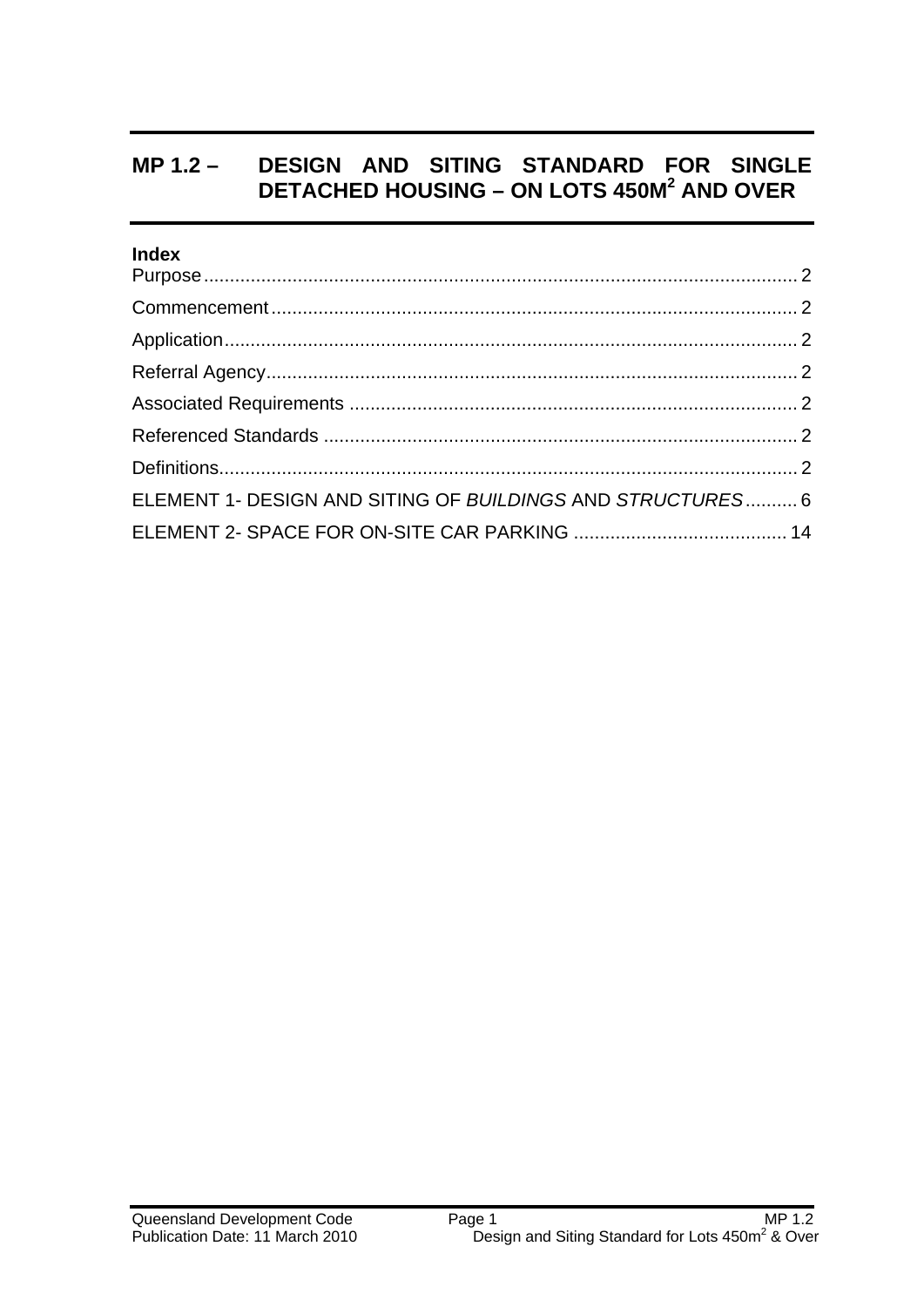### **Purpose**

To provide good residential design that promotes the efficient use of a *lot*, an acceptable amenity to residents, and to facilitate off street parking.

#### **Commencement**

This version of MP1.2 commences on 26 March 2010 and replaces the part published on 16 November 2007.

### **Application**

MP 1.2 applies to new *building* work for single *detached dwellings* (Class 1) and associated Class 10 *buildings* and *structures* on *lot*s 450m<sup>2</sup> and over in *area* including "*community title lot*s" having only one *detached dwelling* on a *lot*.

MP 1.2 does not apply to:

a) Development in an *urban development area*; or

b) Except for swimming pools, structures less than 1m above natural ground

**Note 1 -** Development in an *urban development area* must comply with the requirements of the land use plan for the area and guidelines issued by the Urban Land Development Authority

#### **Referral Agency**

The Local Government is a concurrence agency as per items 19 and 21 in schedule 7, table 1 of the *Sustainable Planning Regulation 2009*.

#### **Associated Requirements**

Compliance with this standard may not be the only requirement. Local Government planning schemes, local laws, State Acts and other IDAS codes may impose additional or alternative requirements.

#### **Referenced Standards**

There are no Australian Standards referenced in this standard.

#### **Definitions**

**Note 2** - Italicised words within the body of the text are defined.

*Acceptable solution* has the same meaning as Building solution in the Building Code of Australia – Volume 2.

*Area* means for enclosed spaces, the *area* including the outside wall; and for unenclosed spaces, the *area* is measured along a line 600mm in from the perimeter of the roof.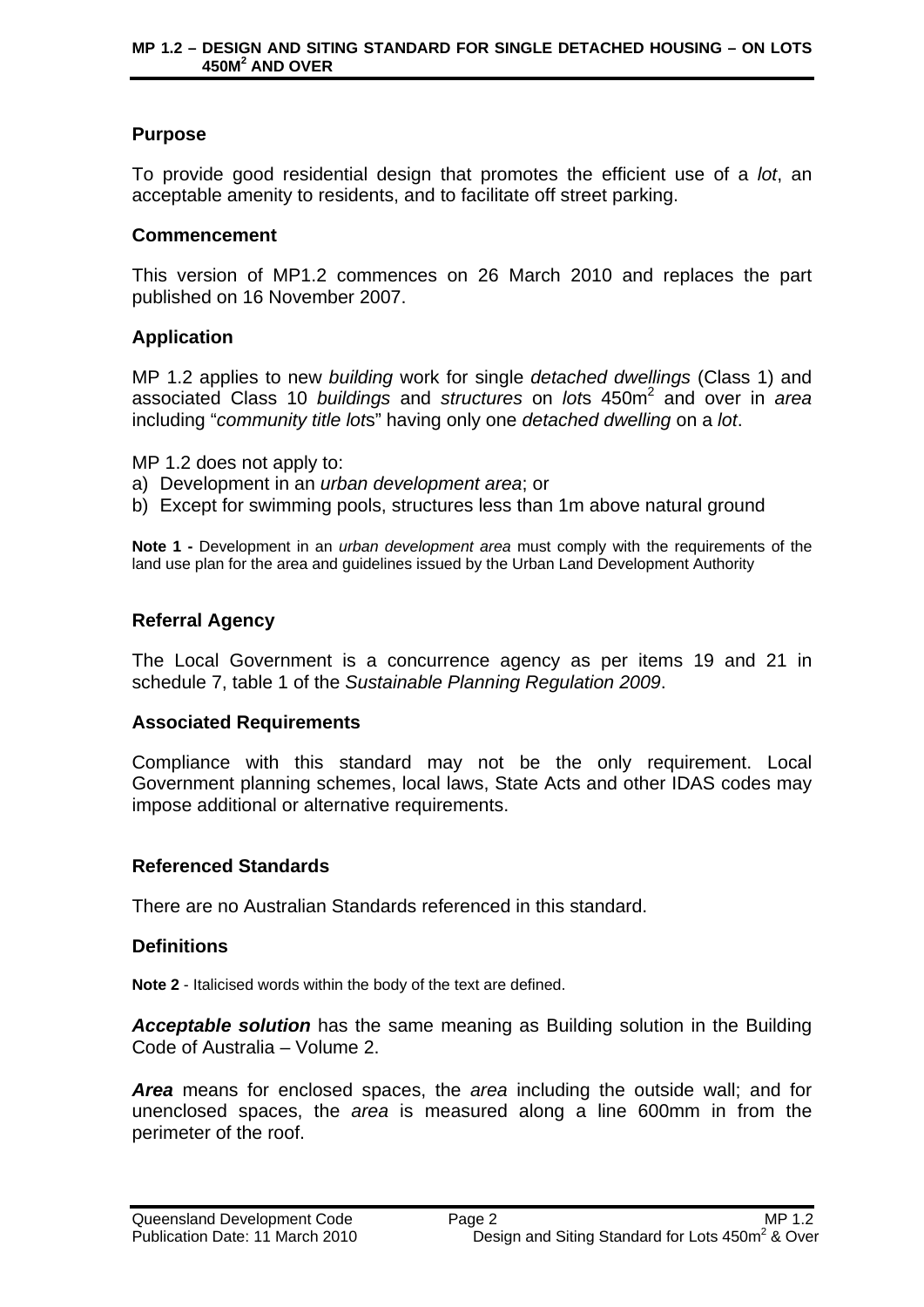#### **MP 1.2 – DESIGN AND SITING STANDARD FOR SINGLE DETACHED HOUSING – ON LOTS 450M2 AND OVER**

*Balcony* means any external platform, attached to and accessed from a *building*  and 1 metre or more above adjacent finished ground level.

*Building* has the same meaning as in the *Building Act 1975*.

*Building height* means the vertical distance between the highest point of a *building*, excluding any antennae, chimney or flues, and the natural ground surface vertically below that point.

*Carport* means a class 10a *building*, other than a *garage*, providing covered vehicular parking.

**Note 3 -** Also refer to *open carport* and *garage.*

*Community Title* refers to title created by subdivision of land by way of a standard format plan of a *community title* scheme given under the provisions of the *Body Corporate and Community Management Act 1997* (BCCM Act).

*Depth of a lot* means either the dimension at right angles to the *road* boundary or the average of the relevant dimensions at right angles to an irregular *road* boundary.

**Detached dwelling** means a single dwelling not attached to another dwelling and on an individual *lot*.

*Frontage* means the *road* alignment of a *lot*.

*Garage* means an enclosed class 10a *building*, providing covered vehicular parking.

*Habitable* room has the same meaning as in the Building Code of Australia.

*Height* of a *building* or *structure* at any point for the purpose of determining its *setback* from a boundary means the vertical distance between the *outermost projection* and the natural ground.

**Note 4 -** Refer also to *mean height* and *building height*.

*Lot* means a separate, distinct parcel of land on which a *building* is to be built, or is built.

*Mean height*, of a *building* or *structure*, means the vertical *height* worked out by dividing –

- (a) the total elevational *area* of the wall of a *building* or *structure* facing the boundary; by
- (b) the horizontal length of the *building* or *structure* facing the boundary.

*Natural ground surface*, for a *lot*, means -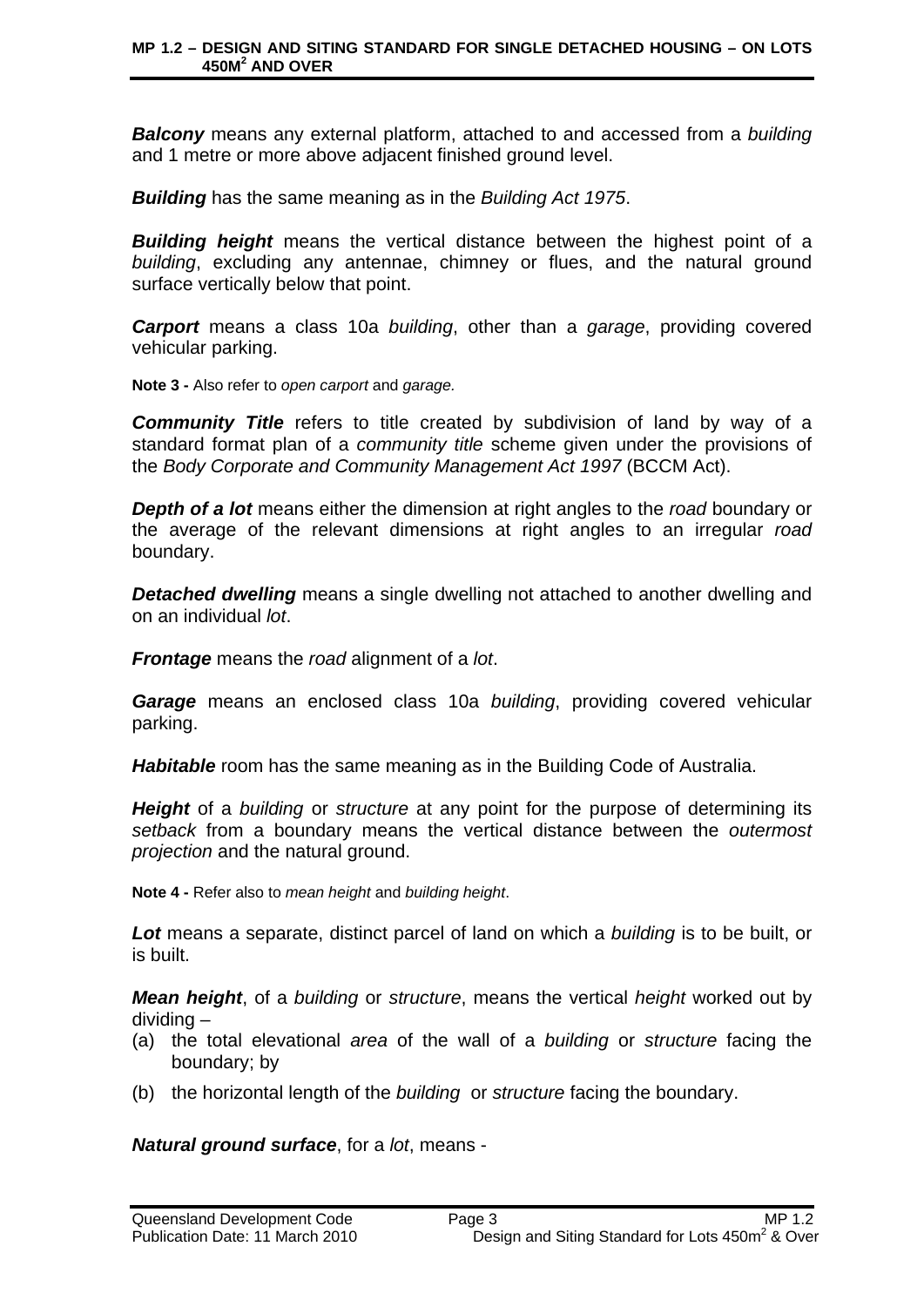- (a) the ground level of the *lot* on the day the first plan of survey showing the *lot* was registered; or
- (b) if the ground level on the day mentioned in paragraph (a) is not known, the natural ground surface as determined by the building certifier.

*Nominated road frontage* means the *road frontage* nominated by the Local Government for the *area*.

#### *Open Carport* means a *carport* with –

- (a) two sides or more open, and a side is also considered open where the roof covering adjacent to that side is not less than 500mm from another *building*  or a side or rear allotment boundary; and
- (b) not less than one-third of its perimeter open.

*Outermost projection* means the *outermost projection* of any part of a *building* or *structure* including, in the case of a roof, the outside face of the fascia, or the roof *structure* where there is no fascia, or attached sunhoods or the like, but does not include retractable blinds, fixed screens, rainwater fittings, or ornamental attachments.

*Performance Criteria* has the same meaning as "performance requirement" in the Building Code of Australia – Volume 2.

*Rear boundary clearance*, refer to *side and rear boundary clearance*.

#### *Road* means –

- (a) an *area* of land dedicated to public use as a *road*; or
- (b) an *area* open to , or used by, the public and developed for, or has, as 1 of its main uses, the driving or riding of motor vehicles; and
- (c) does not include a pedestrian or bicycle path.

*Road boundary clearance*, for a *building* or *structure* on a *lot* means the shortest distance measured horizontally from the *outermost projection* of the *building* or *structure* to the vertical projection of the boundary of the *lot* adjacent to the *road*.

#### *Setback* means

- (a) for a *building* or *structure* other than a swimming pool, the shortest distance measured horizontally from the *outermost projection* of the *building* or *structure* to the vertical projection of the boundary of the *lot*.
- (b) for a swimming pool, the shortest distance measured horizontally from the water's edge to the vertical projection of a boundary of the *lot*.

#### *Side and rear boundary clearance* means:

(a) for a *building* or *structure* other than a swimming pool, the shortest distance measured horizontally from the *outermost projection* of the *building* or *structure* to the vertical projection of the boundary of the *lot*.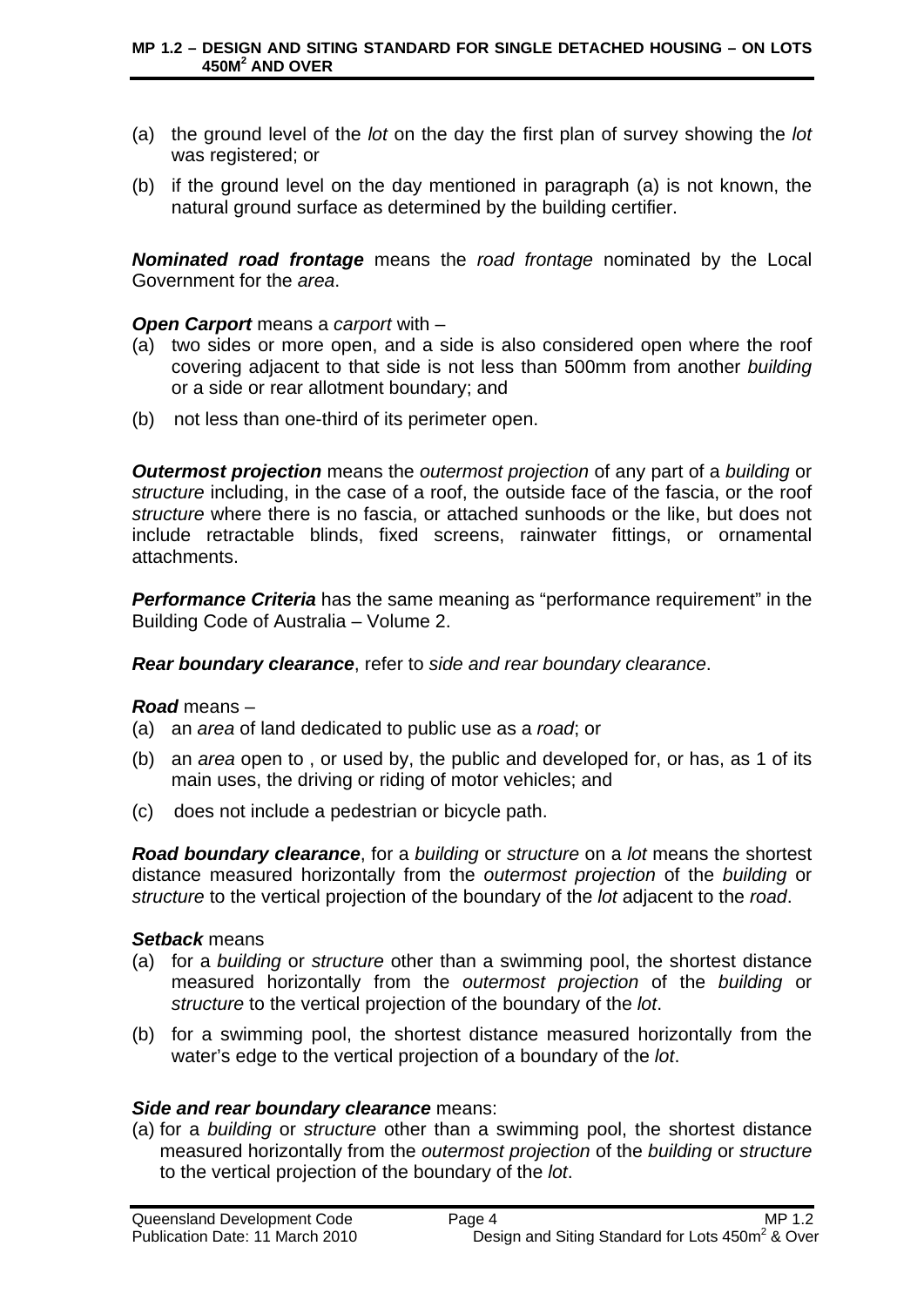(b) for a swimming pool, the shortest distance measured horizontally from the water's edge to the vertical projection of a boundary of the *lot*.

*Slope* means the gradient of the natural ground of a *lot* measured across a 20m x 20m *area* over the *building* location, or where the *lot* is less than 20m wide – 20m x width of *lot*.

**Structure** has the same meaning as in the Building Act 1975.

*Urban development area* has the same meaning as that given in the *Urban Land Development Authority Act 2007.*

*Window* has the same meaning as in the Building Code of Australia.

*Window/Balcony Screen* means a translucent, perforated or slatted barrier, including a fence, constructed of durable material and having –

- (a) if perforated
	- (i) a maximum 25% openings; and
	- (ii) each opening not more than 50mm square; or
- (b) if slatted or louvred
	- (i) a maximum of 25% opening with clear vision at 90 $\degree$  to the plane of the window; and
	- (ii) each opening not more than 50mm clear vision at  $90^\circ$  to the plane of the window.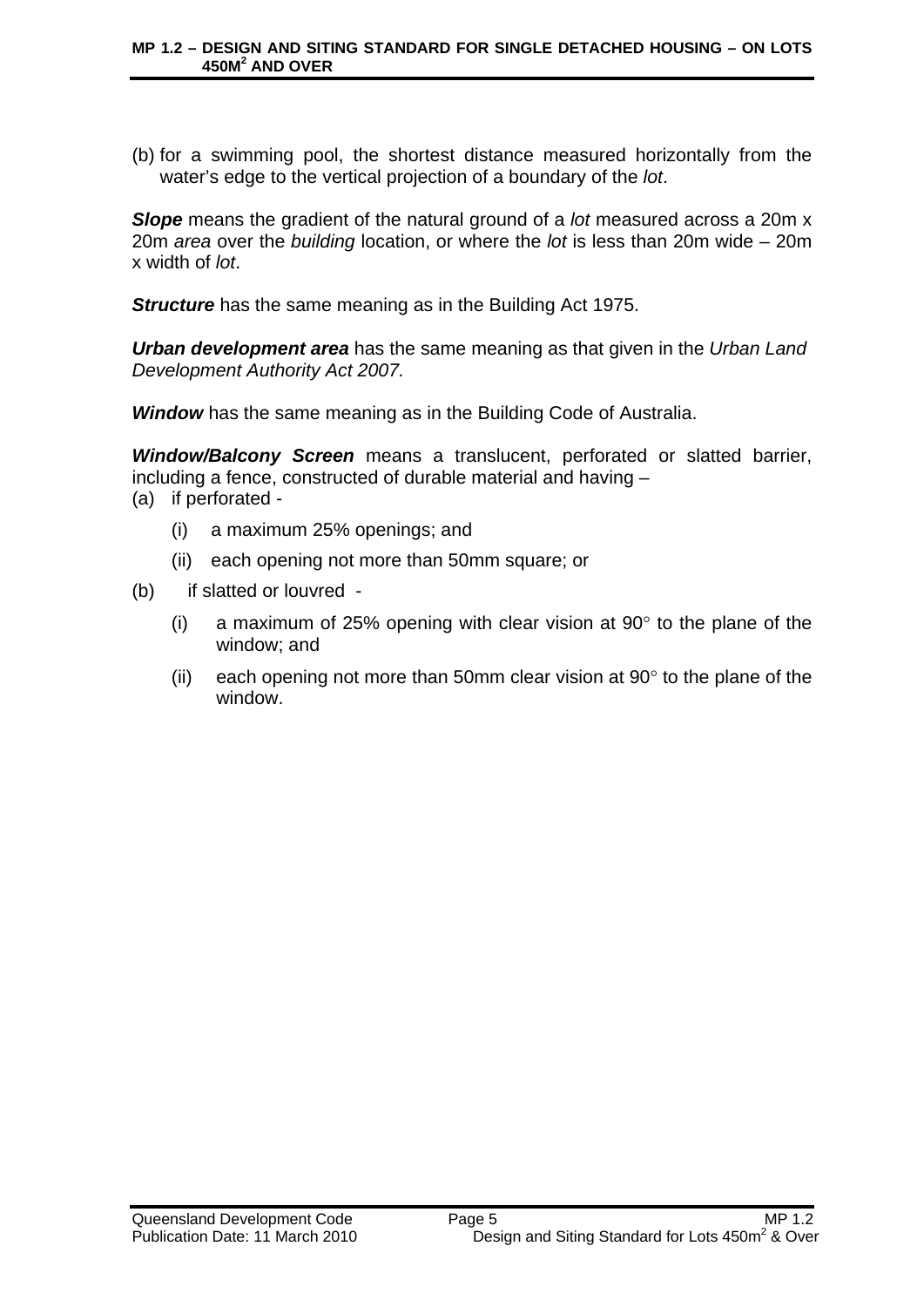### **ELEMENT 1- DESIGN AND SITING OF** *BUILDINGS* **AND** *STRUCTURES*

*PERFORMANCE CRITERIA* 

#### *Buildings* **and** *Structures*

- **P1** The location of a *building* or **A1** *structure* facilitates an acceptable streetscape, appropriate for –
	- (a) the bulk of the *building* or *structure*; and
	- (b) the *road* boundary *setbacks* of neighbouring *buildings* or *structures*; and
	- (c) the outlook and views of neighbouring residents; and
	- (d) nuisance and safety to the public.

#### **Figure 1**



WHERE B LESS A IS NOT MORE THAN 2M SETBACK = ANY DISTANCE BETWEEN A AND B



WHERE B LESS A IS 2M OR MORE SETBACK = AVERAGE DISTANCE BETWEEN A AND B

- 
- **A1** (a) For a *detached dwelling*, *garage* or a *carport* the minimum *road setback* is –

*ACCEPTABLE SOLUTIONS* 

- (i) 6m; or
- (ii) where there are existing *detached dwellings* on both adjoining *lots* and at least one of the *detached dwellings* is *setback* from the *road* between 3m and 6m, and the difference between their *road setbacks* is-
	- (A) not more than 2ma distance between the two *buildings* (**Figure 1**); or

**Figure 2** (B) more than 2m- the average of the *road setbacks* of the adjacent *buildings* (**Figure 2**); and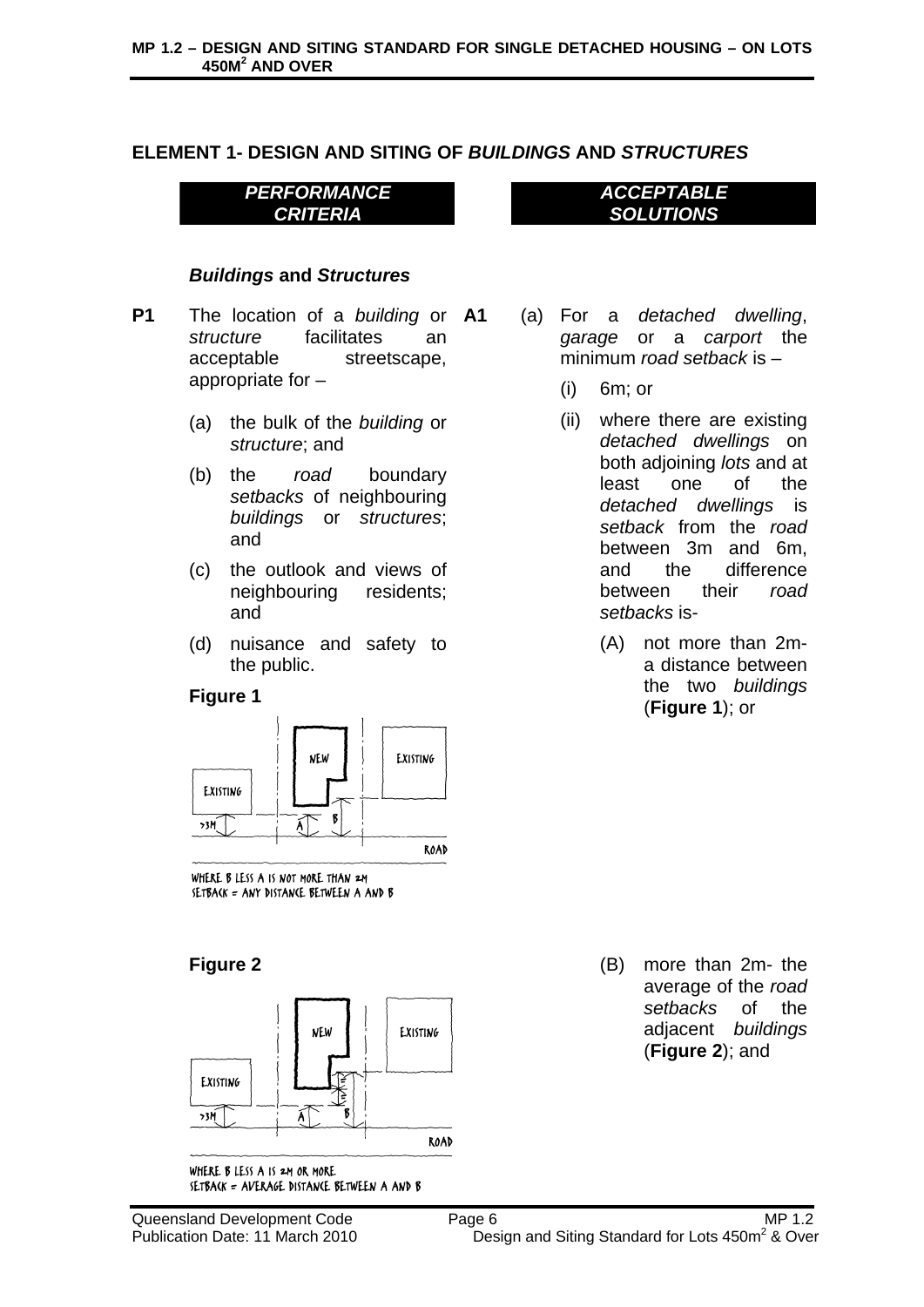











- **Table A1** (b) For a corner *lot*, the minimum *road setbacks* are-
	- (i) as for  $A1(a)(i)$ ; or
	- (ii) where the *lot* has an average depth of 24 m or less –
		- (A) for the *nominated road frontage* – as in **Table A1**; and
		- (B) for the other *road frontage* - as for  $A1(a)(i)$ ; and
- **Figure 3** (C) no *building* or *structure* over 2m high is built within a 9m by 9m truncation at the corner of the 2 *road frontages* (**Figure 3**).
	- (c) For *open carports*, the minimum *road setback* may be less than required by  $A(i)(a)$  if  $-$ 
		- (i) the aggregate perimeter dimension of walls, solid screens, and supports located within the *setback* does not exceed 15% of the total perimeter dimension (along the line of supports) of that part of the *carport* within the same *setback* (**Figure 4**); and
		- (ii) there is no alternative on-site location for a *garage* or *carport* that –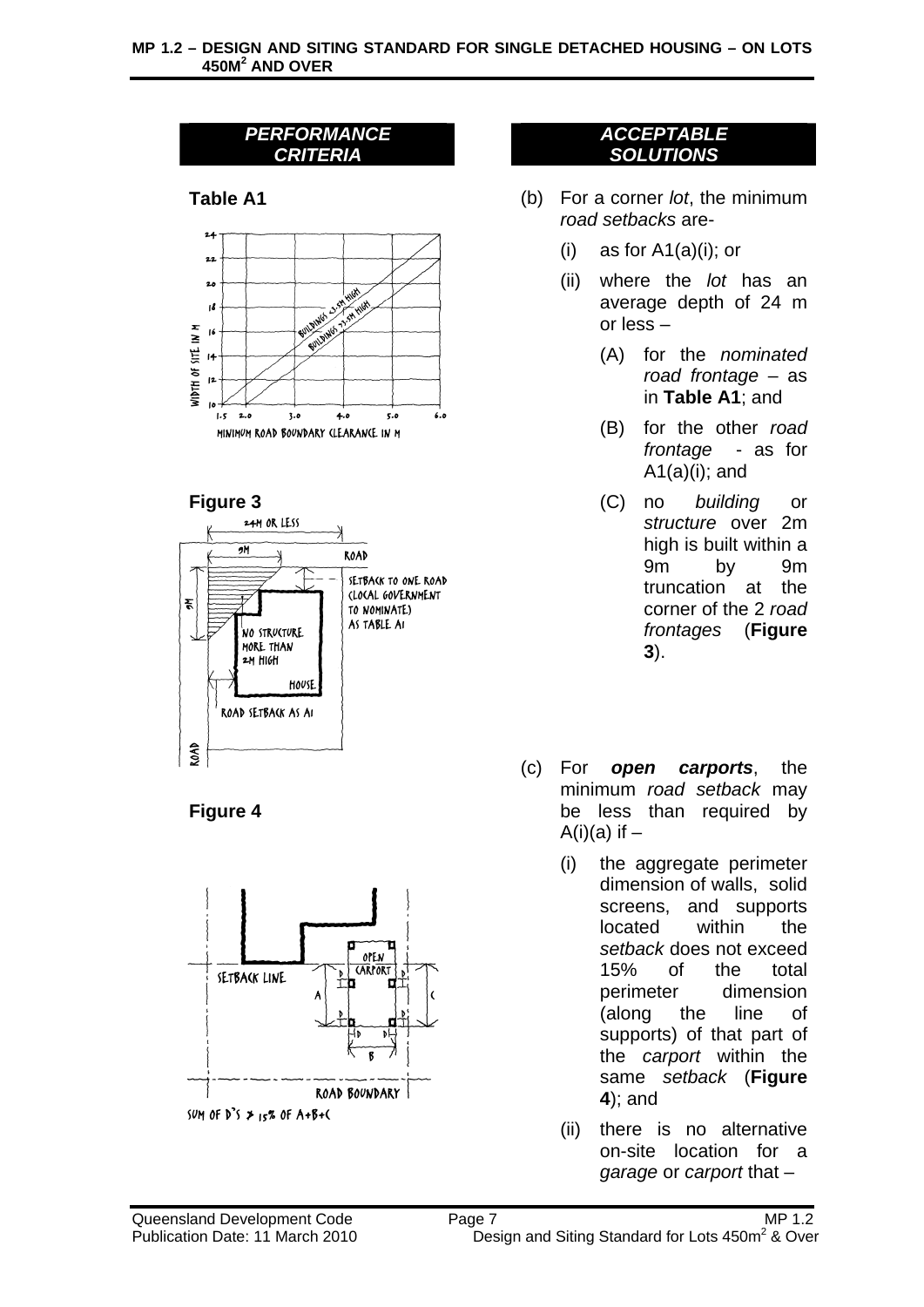- (A) complies with  $A(i)(a)$ ; and
- (B) will allow vehicular access having a minimum width of 2.5m; and
- (C) has a maximum gradient of 1 in 5.
- (d) For *structures* the minimum *road setbacks* are as for  $A1(a)$ , (b), and (c) except for  $-$ 
	- (i) **swimming pools**, where the minimum distance from the water to the *road frontage* is –
		- (A) where the vertical distance to the coping above the finished ground level is not more than  $1.2m - 1.5m$ : or
		- (B) where a solid wall or fence at least 1.8m high above finished ground level is constructed between the water and the *road frontage* and the top of the wall or fence is at least 1.0m above the top of the coping of the pool – no requirement; and
	- (ii) **screens, fences, retaining walls or a combination of screens, fences or retaining walls** not more than 2m in *height*; and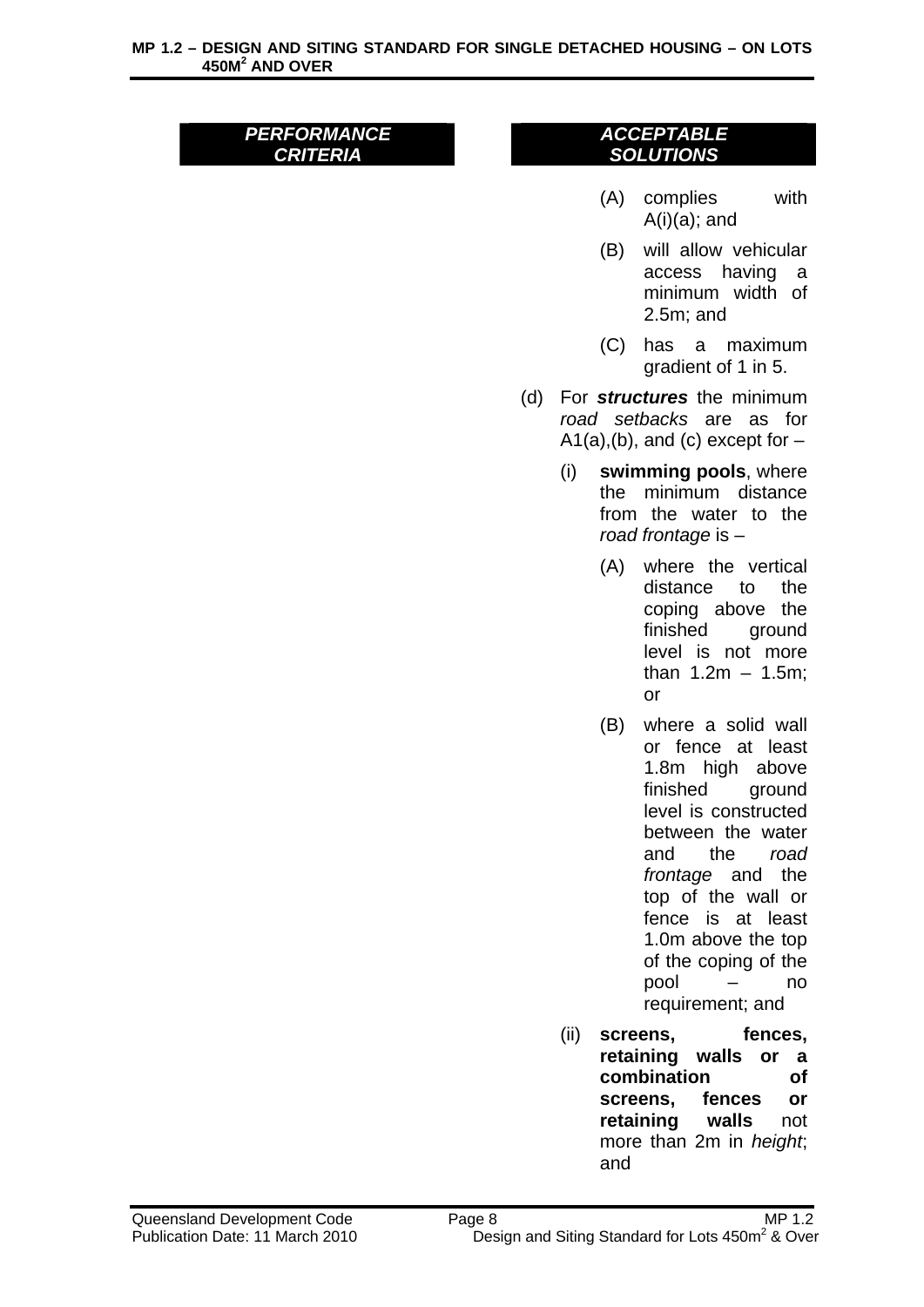#### *ACCEPTABLE SOLUTIONS*

- (iii) roofed **gatehouses** and **arches** having –
	- (A) a maximum *area* of  $4m<sup>2</sup>$ ; and
	- (B) not more than 2m wide elevation to street; and
	- (C) not more than 3m in *height*.
- **A2** (a) The **side and rear boundary clearance** for a part of the *building* or *structure* is –
	- (i) where the *height* of that part is 4.5m or less - 1.5m; and
	- (ii) where the *height* of that part is greater than 4.5m but not more than 7.5m - 2m; and
	- (iii) where the *height* is greater that 7.5m - 2m plus 0.5m for every 3m or part exceeding 7.5m.
	- (b) For a rectangular or near rectangular **narrow** *lot* with a 15m or less *frontage*, the minimum side and rear *setbacks* for that part are –
		- (i) where the *height* is not more than  $7.5m - in$ accordance with **Table A2**; and
		- (ii) where the *height* is more than  $7.5m - 2m$  plus 0.5m for every 3m or part of 3m by which the *height* exceeds 7.5m.
	- (c) *Structures* may be exempted from A2 (a) and (b) where  $-$ 
		- (i) the *structure* is not a deck, patio, pergola,



- (a) provide adequate daylight and ventilation to *habitable* rooms; and
- (b) allow adequate light and ventilation to *habitable* rooms of *buildings* on adjoining *lots*.
- (c) do not adversely impact on the amenity and privacy of residents on adjoining *lots*.

## **Table A2**

| Road Frontage     | Side and Rear              |            |
|-------------------|----------------------------|------------|
|                   | <b>Boundary Clearances</b> |            |
|                   | Height                     |            |
| in metres         | in metres                  |            |
|                   | 4.5 or less                | 4.5 to 7.5 |
| $14.501 - 15.000$ | 1.425                      | 1.900      |
| $14.001 - 14.500$ | 1.350                      | 1.800      |
| $13.501 - 14.000$ | 1.275                      | 1.700      |
| $13.001 - 13.500$ | 1.200                      | 1.600      |
| $12.501 - 13.000$ | 1.125                      | 1.500      |
| $12.001 - 12.500$ | 1.050                      | 1.400      |
| $11.501 - 12.000$ | 0.975                      | 1.300      |
| $11.001 - 11.500$ | 09.00                      | 1.200      |
| $10.501 - 11.000$ | 0.825                      | 1.100      |
| 10,500 or less    | 0.750                      | 1.000      |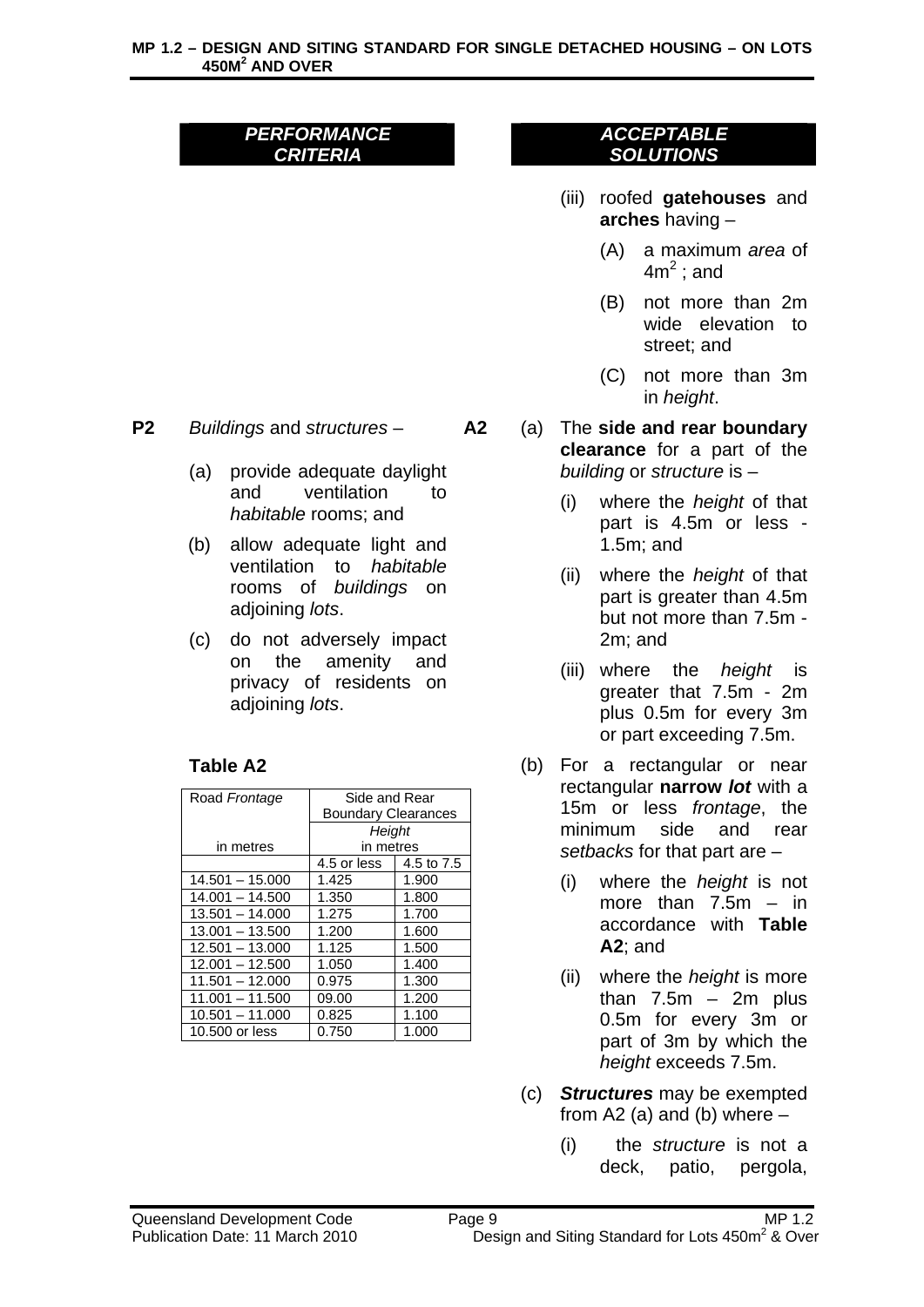#### *ACCEPTABLE SOLUTIONS*

verandah, gazebo or the like other than one permitted under A2 (c) (v)

- (ii) the *structure* is not used for entertainment, recreational purposes or the like
- (iii) a screen, fence or retaining wall or a combination of screens, fences or retaining walls is not more than 2m in *height* or
- (iv) a rainwater tank, including any supporting *structure* such as a stand, is not more than 2.4m high.
- (v) subject to (ii), it is a pergola or other *structure* which is-
	- (A) not enclosed by walls or roofed; and
	- (B) not more than 2.4m in *height* at the boundary; and
	- (C) primarily ornamental or for horticultural purposes.
- (d) Subject to A2(c), **class 10a** *buildings* or parts may be within the boundary clearances nominated in  $A2(a)$  and (b) where  $-$ 
	- (i) the *height* of a part within the boundary clearance is not more than 4.5m and has a *mean height* of not more than 3.5m; and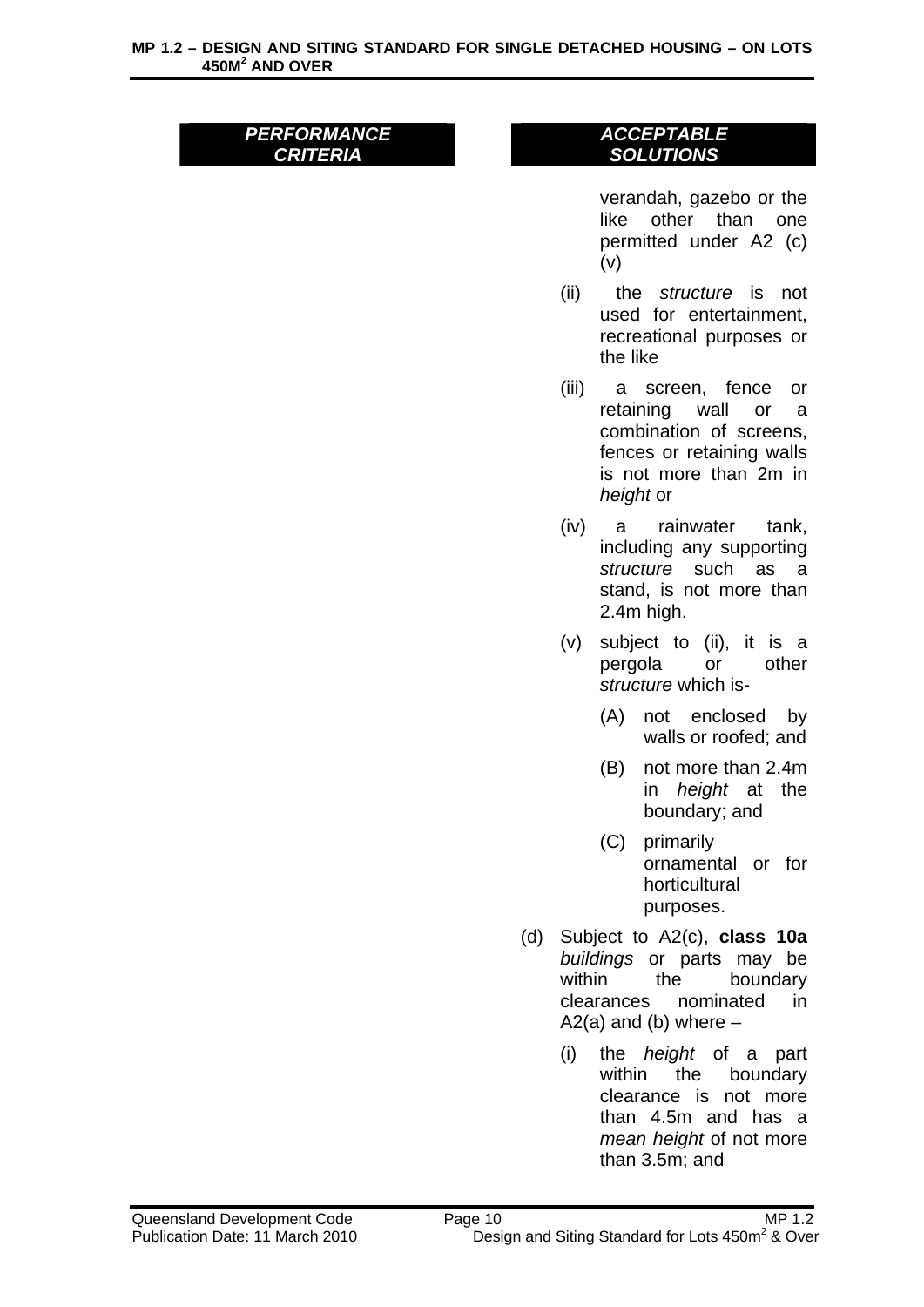- (ii) the total length of all *buildings* or parts, of any class, within the boundary clearance is not more than 9m along any one boundary; and
- (iii) the class 10a *buildings* or parts within the boundary clearance are located no closer than 1.5m to a required *window* in a *habitable* room of an adjoining dwelling.
- (e) **Swimming pools** may be within the boundary clearances nominated in A2(a) and (b) where -
	- (ii) a solid wall or fence, constructed to prevent water entry onto adjoining lots, at least 1.8m high above finished ground level, is erected between the swimming pool and the boundary of the lot; and
	- (ii) the top of the wall or fence is at least 1.0m above the top of the coping of the pool.
- P3 Adequate open space is A3 provided for recreation, service facilities and landscaping.
- **P4** The *height* of a *building* is not **A4** to unduly –
	- (a) overshadow adjoining houses; and
	- (b) obstruct the outlook from
- **A3** The maximum *area* covered by all *buildings* and *structures* roofed with impervious materials, does not exceed 50% of the *lot area*.
	- **A4** For *lot slopes*
		- (a) up to 15%, the *building height* is not more than 8.5m; and
		- (b) of 15% or more, the *building*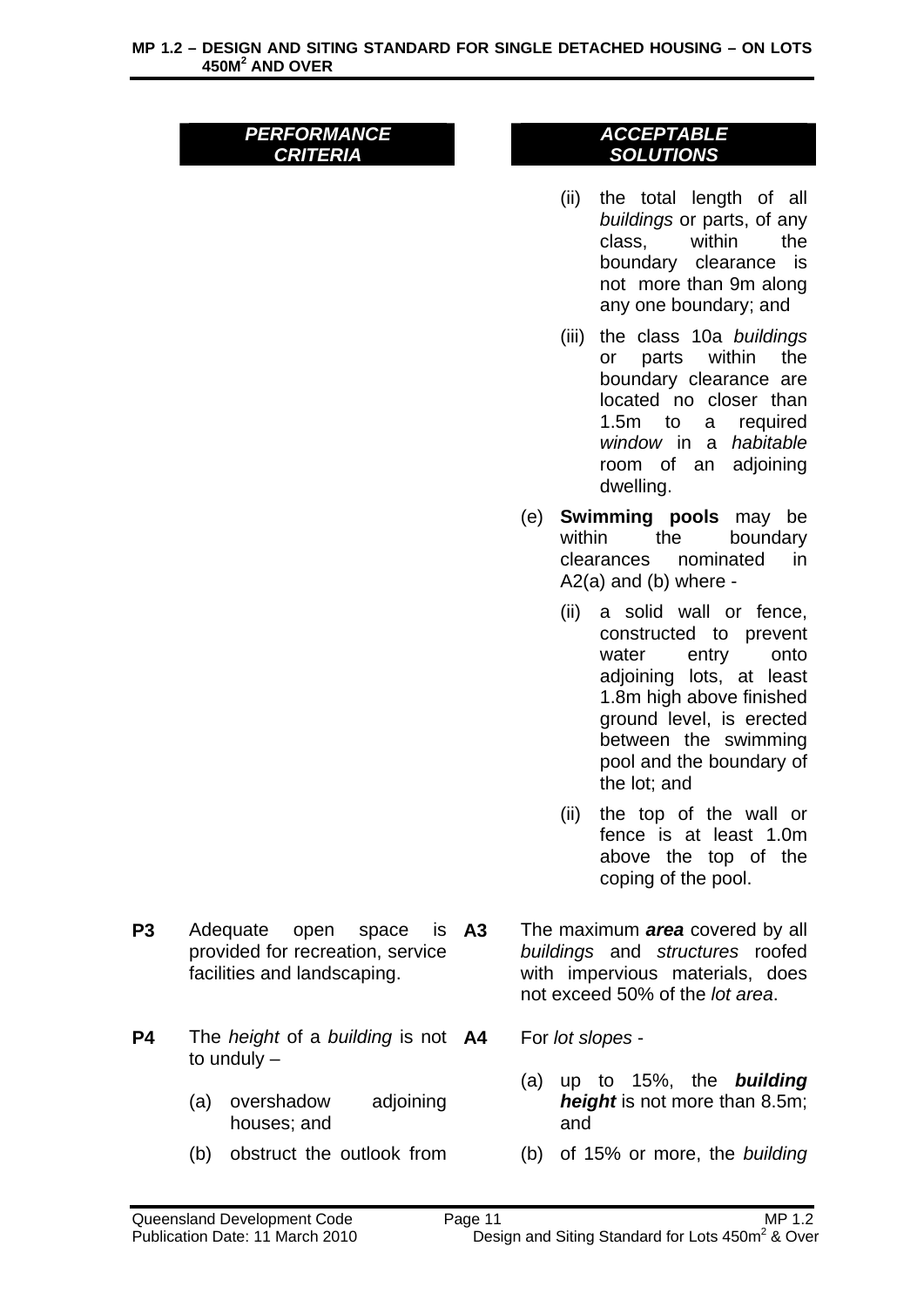adjoining *lots*. *height* is not more than 10m.

**P5** *Buildings* are sited and designed to provide adequate visual privacy for neighbours.





WINDOW OPENINGS FOR VISUAL PRIVACY

**P6** The location of a *building* or *structure* facilitates normal *building* maintenance.

**P7** The size and location of A7 *structures* on corner sites provide for adequate sight lines.

## **Figure 6**

# boundary is less than 1.5 m – (a) a permanent *window* and a

balcony has a *window/balcony screen* extending across the line of sight from the sill to at least 1.5m above the adjacent floor level; or

*ACCEPTABLE SOLUTIONS* 

**A5** Where the distance separating a *window* or *balcony* of a *detached dwelling* from the side or rear

- (b) a *window* has a sill *height* more than 1.5m above the adjacent floor level, or
- (c) a *window* has obscure glazing below 1.5m (**Figure 5**).

A wall is  $-$ 

.

- (a) set back a minimum of 750mm from the side or rear boundary; or
- (b) where less than 750mm to the boundary, maintenance free, such as unpainted or untreated masonry or prefinished steel sheeting.
- **A7 Fences, screens, and retaining walls and other** *structures* are not more than 1m high within a truncation made by 3 equal chords of a 6m radius curve at the corner of the 2 *road frontages* (**Figure 6**).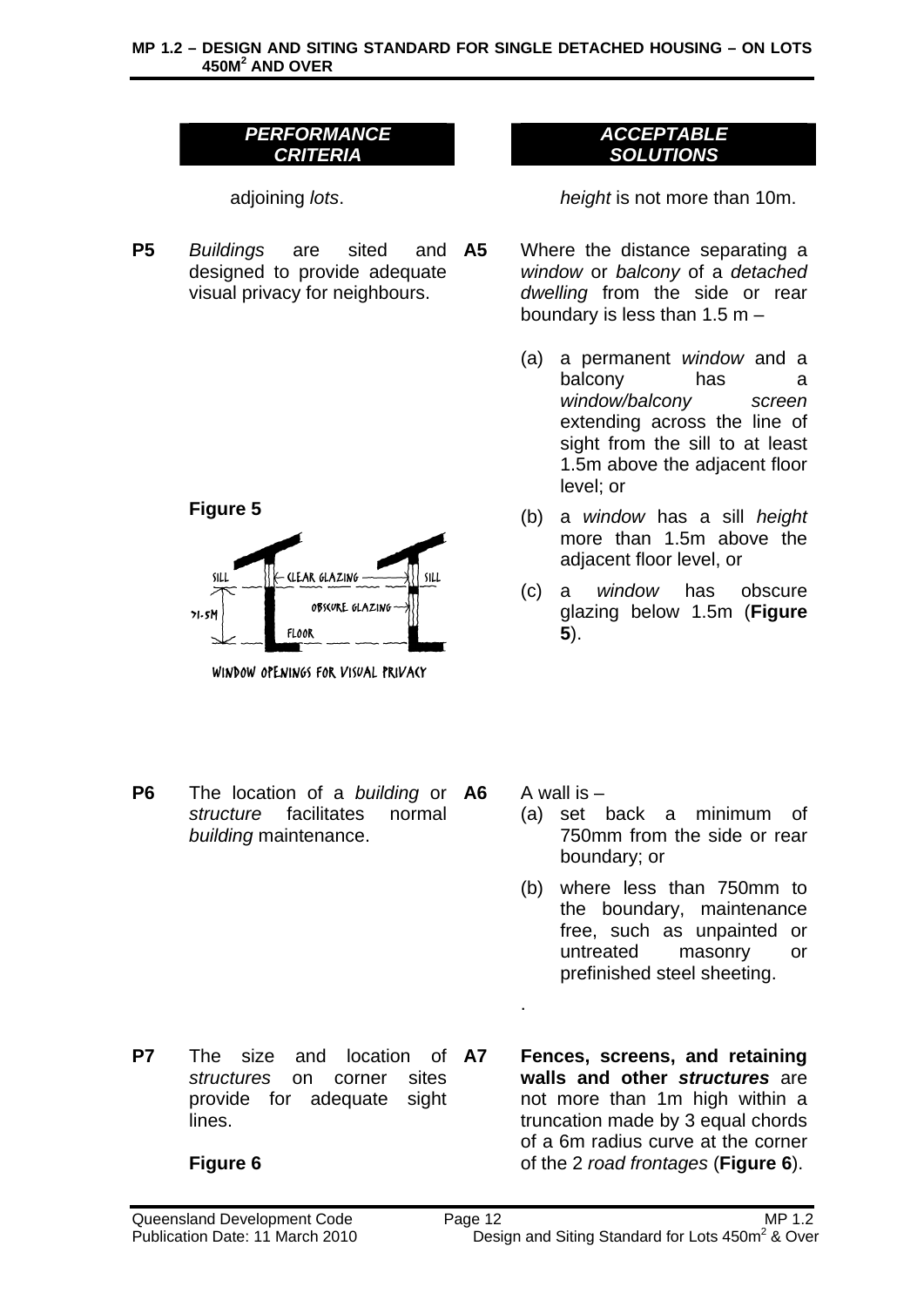#### **MP 1.2 – DESIGN AND SITING STANDARD FOR SINGLE DETACHED HOUSING – ON LOTS 450M2 AND OVER**

| <b>PERFORMANCE</b><br><b>CRITERIA</b>                                       | <b>ACCEPTABLE</b><br><b>SOLUTIONS</b> |  |
|-----------------------------------------------------------------------------|---------------------------------------|--|
|                                                                             |                                       |  |
| <b><i>GM RADIUS</i></b><br>3 EQUAL CHORDS<br>NO STRUCTURE MORE THAN IM HIGH |                                       |  |